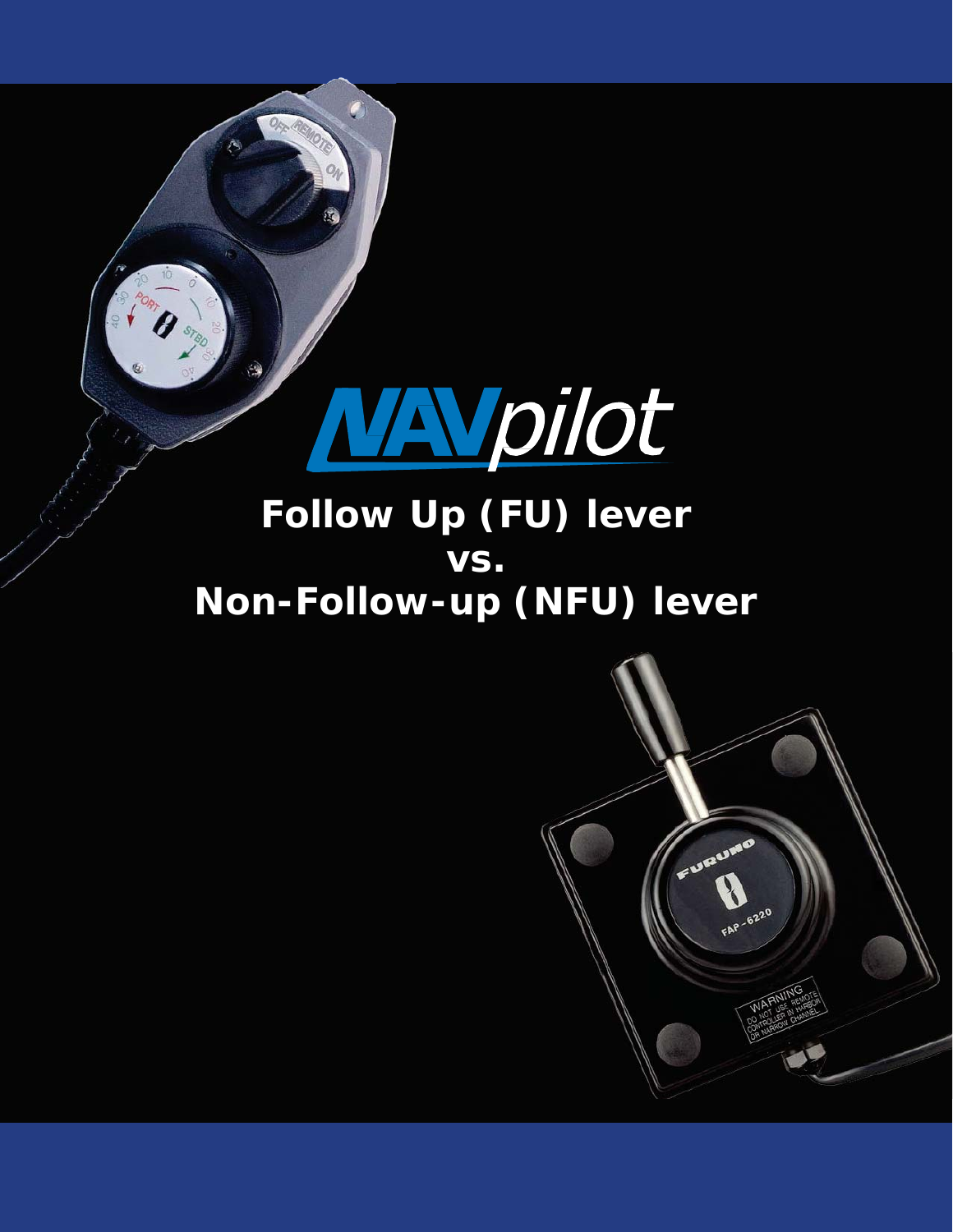## **Non-Follow Levers**

**NFU: Lever is spring loaded. When holding the lever over it moves the rudder in that direction. When you let go of the lever it stops.**

A non-follow-up (NFU) lever has three distinct control positions. Centered, there is no rudder movement. The rudder stays in whatever position it's in. Hold the lever to the right and the rudder moves to the right. As long as the lever is held to the right (it springloaded and will pop back to center if you let go) the rudder will keep moving to the right until it hits its stop. Hold the lever to the left, and the rudder starts moving to the left. So rather than commanding a rudder position as you do with a FU control, you are commanding rudder movement with a NFU control. One might call it a dodge lever.



#### **JAS-JO1-NFU**

The JAS-JO1-NFU is a non-follow up lever controller for the NavPilot series of autopilots. This digital controller allows for temporary port/starboard deviation from the course that is currently being followed by the NavPilot. Once the lever is released, the NavPilot will bring the vessel back to its programmed course.

Because the JAS-JO1-NFU is a digital lever, it acts only as a simple on/off switch for deviating course to port or starboard. Control for degree of rudder deviation is not available in a non-follow up type of lever, such as the JAS-LC1-FFU.

#### **FAP6221E / FAP6222**



**FAP6221E**: Jog-Lever Remote Control (Non Follow-Up Type) with 10-Pin Connector for Connection to the FAP6800

**FAP6222**: Handheld, Jog-Lever Remote Control (Non Follow-Up Type) with Bare Wires for Connection to the Processor Junction Box



#### **FAP6231E / FAP6232**

**FAP6231E**: Dodge-Type Remote Control (Non Follow-Up Type) with 10-Pin Connector for Connection to the FAP6800

**FAP6232**: Dodge-Type Remote Control (Non Follow-Up Type) with Bare Wires for Connection to the Processor Junction Box